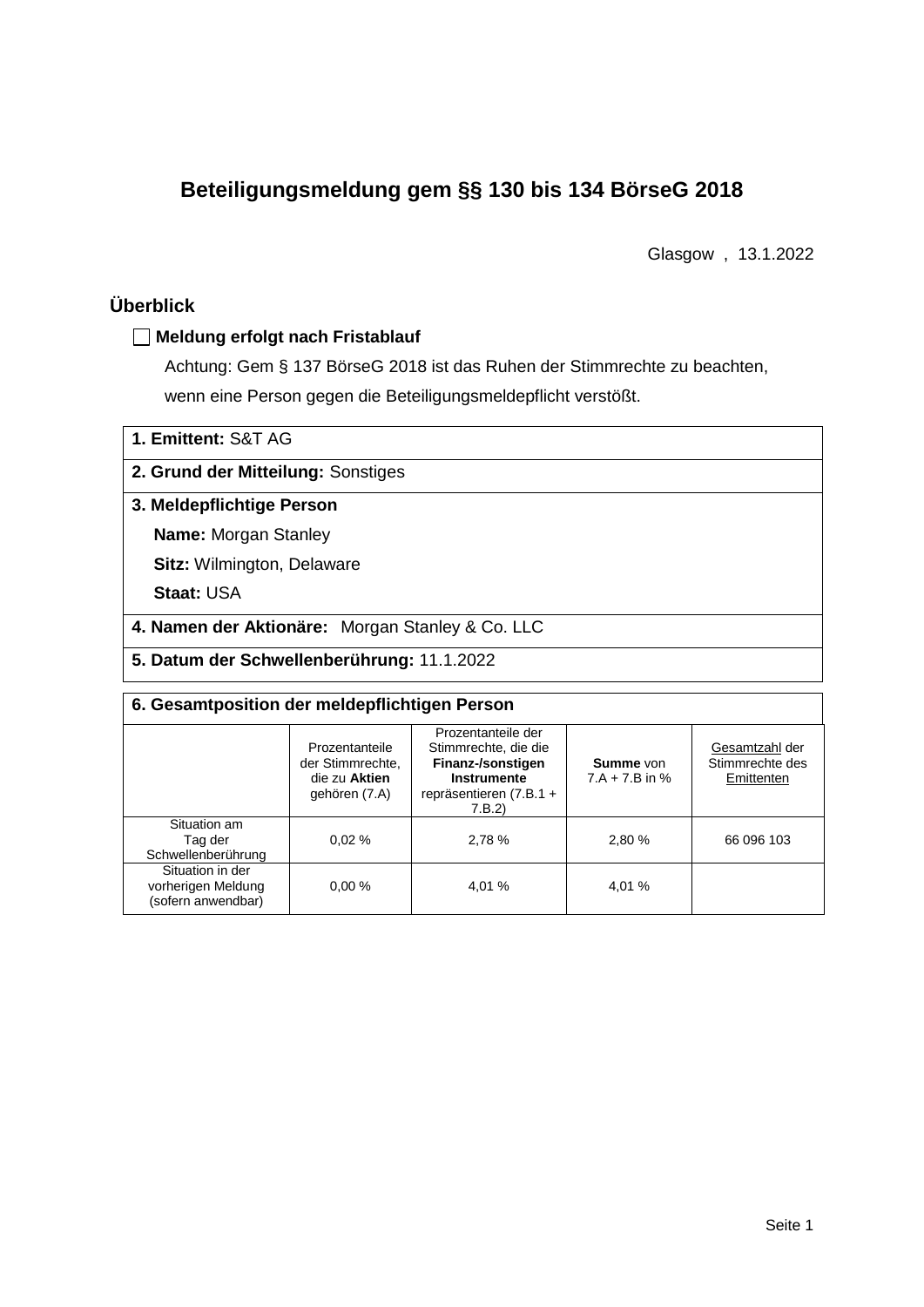## **Details**

## **7. Details über die gehaltenen Instrumente am Tag der Berührung der Schwelle:**

| A: Stimmrechte, die zu Aktien gehören |                                    |                                      |                                    |                                    |  |  |
|---------------------------------------|------------------------------------|--------------------------------------|------------------------------------|------------------------------------|--|--|
|                                       |                                    | Anzahl der Stimmrechte               | Prozentanteil der Stimmrechte      |                                    |  |  |
| ISIN der Aktien                       | Direkt<br>$(S$ 130 BörseG<br>2018) | Indirekt<br>$(S$ 133 BörseG<br>2018) | Direkt<br>$(S$ 130 BörseG<br>2018) | Indirekt<br>(§ 133 BörseG<br>2018) |  |  |
| AT0000A0E9W5                          | 10 800                             |                                      |                                    | 0.02%                              |  |  |
| Subsumme A                            | 10 800                             |                                      |                                    | 0.02%                              |  |  |

| B 1: Finanzinstrumente / sonstige Instrumente gem § 131 Abs 1 Z 1 BörseG 2018                                                                        |             |              |           |       |  |
|------------------------------------------------------------------------------------------------------------------------------------------------------|-------------|--------------|-----------|-------|--|
| Anzahl der Stimmrechte<br>Prozentanteil der<br>Art des Instruments<br>Ausübungsfrist<br>die erworben werden<br>Verfalldatum<br>Stimmrechte<br>können |             |              |           |       |  |
| Right of recall over<br>securities lending<br>agreements                                                                                             | at any time | at any time  | 1 838 336 | 2,78% |  |
|                                                                                                                                                      |             | Subsumme B.1 | 1 838 336 | 2.78% |  |

| B 2: Finanzinstrumente / sonstige Instrumente gem § 131 Abs 1 Z 2 BörseG 2018 |              |                |                                    |                           |                                     |  |
|-------------------------------------------------------------------------------|--------------|----------------|------------------------------------|---------------------------|-------------------------------------|--|
| Art des<br>Instruments                                                        | Verfalldatum | Ausübungsfrist | Physisches oder<br>Cash Settlement | Anzahl der<br>Stimmrechte | Prozentanteil<br>der<br>Stimmrechte |  |
|                                                                               |              |                |                                    |                           |                                     |  |
|                                                                               |              |                | Subsumme B.2                       |                           |                                     |  |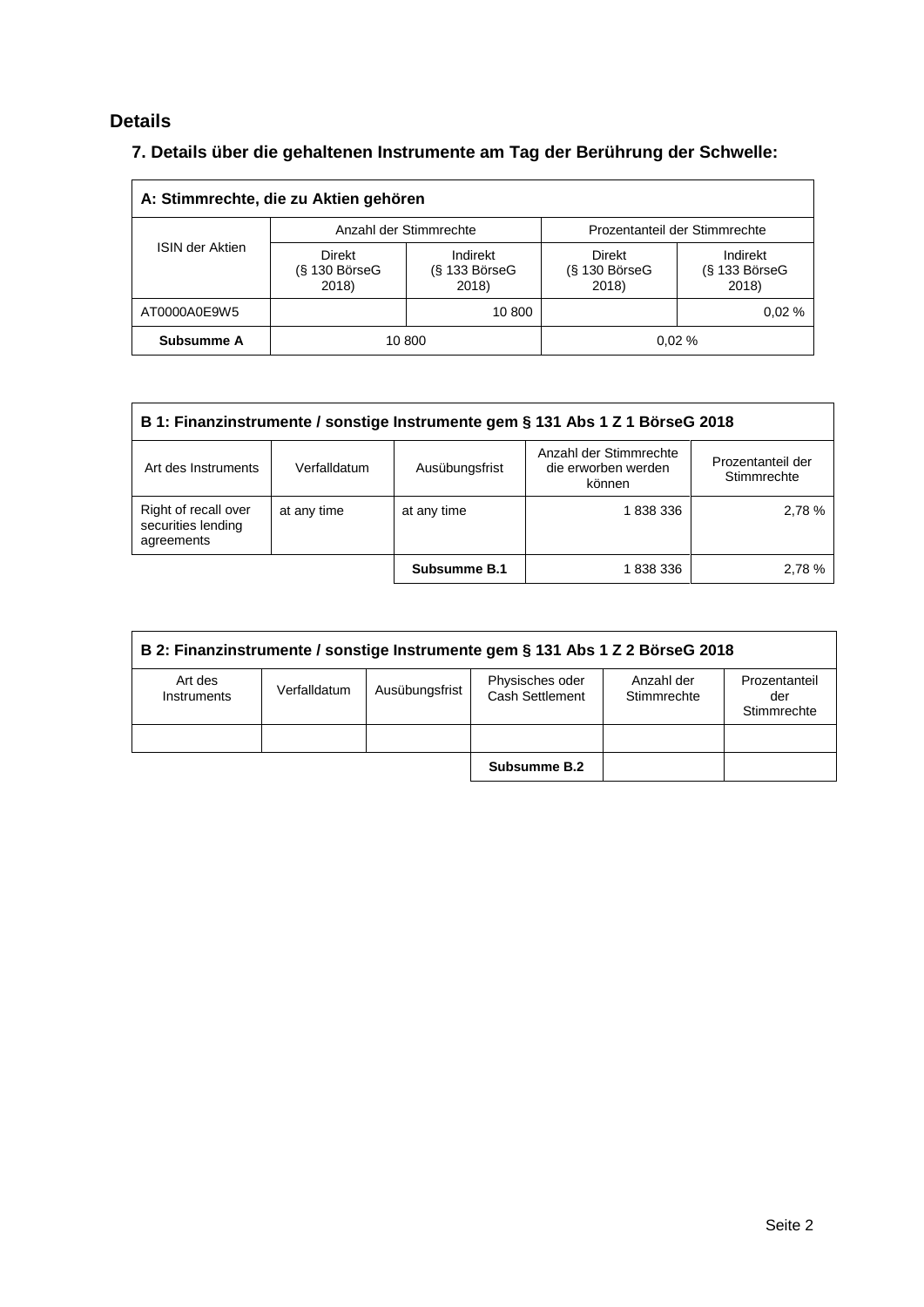#### **8. Information in Bezug auf die meldepflichtige Person:**

Die meldepflichtige Person (Punkt 3) wird nicht von einer natürlichen/juristischen Person kontrolliert und kontrolliert auch keine andere Person, die direkt oder indirekt Instrumente am Emittenten hält.

 $\boxtimes$  Volle Kette der kontrollierten Unternehmen, über die die Stimmrechte und/oder Finanz-/sonstigen Instrumente gehalten werden, beginnend mit der obersten kontrollierenden natürlichen oder juristischen Person:

| Ziffer                  | <b>Name</b>                                            | Direkt kontrolliert<br>durch Ziffer | Direkt gehaltene<br>Stimmrechte in<br>Aktien (%) | Direkt gehaltene<br>Finanz-<br>/sonstige<br>Instrumente (%) | <b>Total</b> von beiden<br>$(\%)$ |
|-------------------------|--------------------------------------------------------|-------------------------------------|--------------------------------------------------|-------------------------------------------------------------|-----------------------------------|
| 1                       | Morgan Stanley                                         |                                     |                                                  |                                                             |                                   |
| $\overline{c}$          | Morgan Stanley<br>Capital<br>Management,<br><b>LLC</b> | 1                                   |                                                  |                                                             |                                   |
| 3                       | Morgan Stanley<br>Domestic<br>Holdings, Inc.           | $\overline{2}$                      |                                                  |                                                             |                                   |
| $\overline{\mathbf{4}}$ | Morgan Stanley<br>& Co. LLC                            | 3                                   | 0,02%                                            | 1,18%                                                       | 1,20 %                            |
| 5                       | Prime Dealer<br>Services Corp.                         | $\overline{4}$                      | 0,00%                                            | 0,00%                                                       | 0,00%                             |
| 6                       | Morgan Stanley<br>International<br>Holdings Inc.       | 1                                   |                                                  |                                                             |                                   |
| $\overline{7}$          | Morgan Stanley<br>International<br>Limited             | 6                                   |                                                  |                                                             |                                   |
| 8                       | Morgan Stanley<br>Investments<br>(UK)                  | 7                                   |                                                  |                                                             |                                   |
| 9                       | Morgan Stanley<br>& Co.<br>International plc           | 8                                   | 0,00%                                            | 1,60 %                                                      | 1,60 %                            |
|                         |                                                        |                                     |                                                  |                                                             |                                   |

#### **9. Im Falle von Stimmrechtsvollmacht**

Datum der Hauptversammlung: -

Stimmrechtsanteil nach der Hauptversammlung: - entspricht - Stimmrechten

#### **10. Sonstige Kommentare:**

The notification was triggered as a result of an exercise of a right of recall over securities lending agreements

Glasgow am 13.1.2022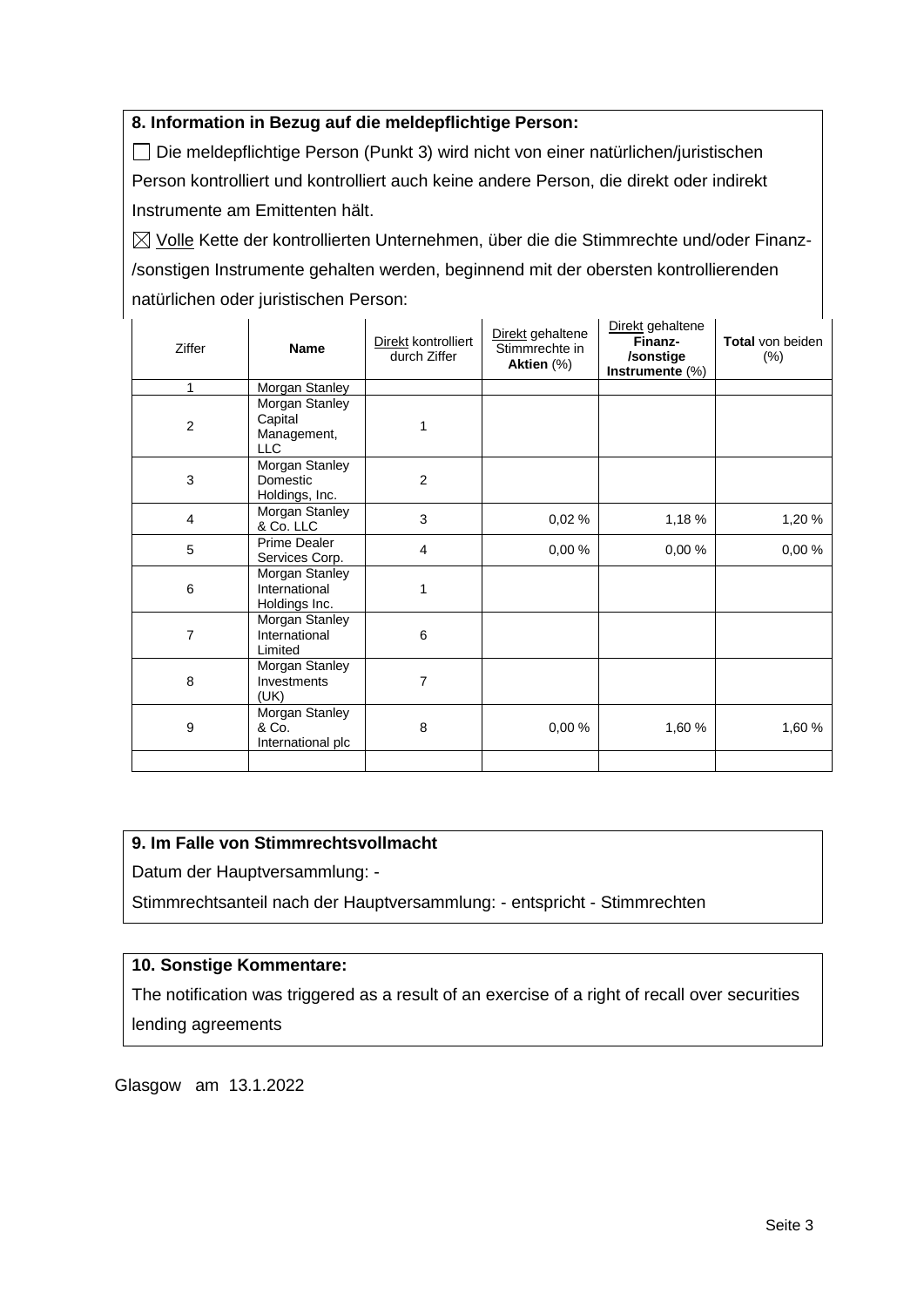## **Major holdings notification pursuant to Sec. 130 to 134 BörseG 2018**

Glasgow , 13.1.2022

#### **Overview**

#### **Notification made after deadline**

Caution: In case of violations of major holdings notification rules, please pay attention to Section 137 BörseG 2018 (Suspension of voting rights)

| 1. Issuer: S&T AG |  |
|-------------------|--|
|                   |  |

#### **2. Reason for the notification:** Other

#### **3. Person subject to notification obligation**

**Name:** Morgan Stanley

**City:** Wilmington, Delaware

**Country:** USA

**4. Name of shareholder(s):** Morgan Stanley & Co. LLC

**5. Date on which the threshold was crossed or reached:** 11.1.2022

#### **6. Total positions**

|                                                                                | % of voting rights<br>attached to<br>shares $(7.A)$ | % of voting rights<br>through<br>financial/other<br>instruments $(7.B.1 +$<br>7.B.2 | <b>Total</b> of both in %<br>$(7.A + 7.B)$ | Total number of<br>voting rights of<br>issuer |  |  |
|--------------------------------------------------------------------------------|-----------------------------------------------------|-------------------------------------------------------------------------------------|--------------------------------------------|-----------------------------------------------|--|--|
| Resulting situation on the<br>date on which threshold<br>was crossed / reached | 0.02%                                               | 2,78 %                                                                              | 2,80 %                                     | 66 096 103                                    |  |  |
| Position of previous<br>notification (if applicable)                           | 0.00%                                               | 4,01 %                                                                              | 4,01 %                                     |                                               |  |  |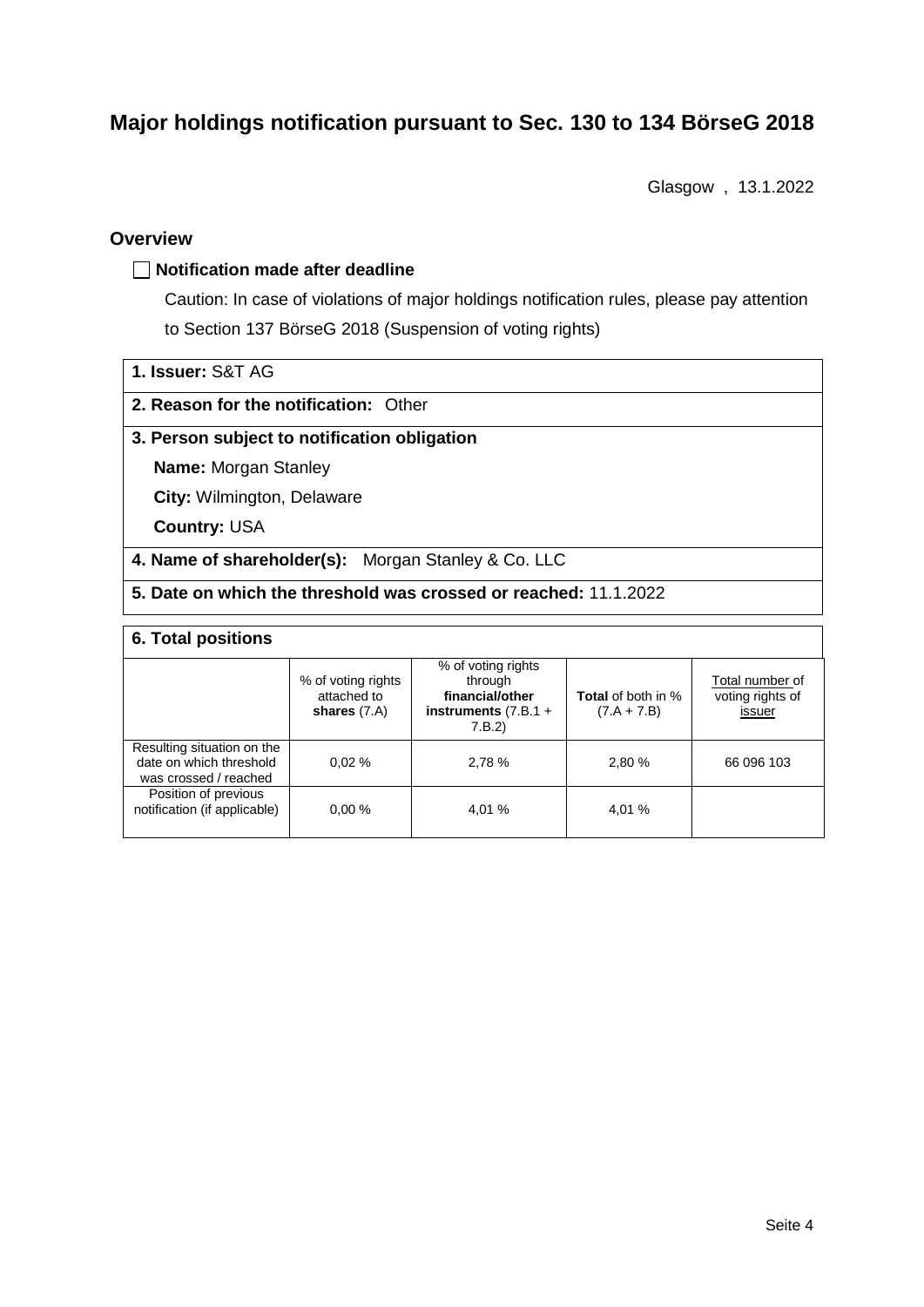## **Details**

### **7. Notified details of the resulting situation:**

| A: Voting rights attached to shares |                                    |                                      |                                    |                                      |  |  |
|-------------------------------------|------------------------------------|--------------------------------------|------------------------------------|--------------------------------------|--|--|
|                                     |                                    | Number of voting rights              | % of voting rights                 |                                      |  |  |
| <b>ISIN Code</b>                    | Direct<br>(Sec 130 BörseG<br>2018) | Indirect<br>(Sec 133 BörseG<br>2018) | Direct<br>(Sec 130 BörseG<br>2018) | Indirect<br>(Sec 133 BörseG<br>2018) |  |  |
| AT0000A0E9W5                        |                                    | 10 800                               |                                    | 0.02%                                |  |  |
| <b>SUBTOTAL A</b>                   | 10 800                             |                                      |                                    | 0.02%                                |  |  |

| B 1: Financial / Other Instruments pursuant to Sec. 131 para. 1 No. 1 BörseG 2018 |                        |                     |                                                                                      |                    |  |
|-----------------------------------------------------------------------------------|------------------------|---------------------|--------------------------------------------------------------------------------------|--------------------|--|
| Type of instrument                                                                | <b>Expiration Date</b> | Exercise Period     | Number of voting<br>rights that may be<br>acquired if the<br>instrument is exercised | % of voting rights |  |
| Right of recall over<br>securities lending<br>agreements                          | at any time            | at any time         | 1838336                                                                              | 2,78 %             |  |
|                                                                                   |                        | <b>SUBTOTAL B.1</b> | 1 838 336                                                                            | 2,78 %             |  |

| B 2: Financial / Other Instruments pursuant to Sec. 131 para. 1 No. 2 BörseG 2018 |                    |                    |                               |                            |                       |  |
|-----------------------------------------------------------------------------------|--------------------|--------------------|-------------------------------|----------------------------|-----------------------|--|
| Type of instrument                                                                | Expiration<br>Date | Exercise<br>Period | Physical /<br>Cash Settlement | Number of<br>voting rights | % of voting<br>rights |  |
|                                                                                   |                    |                    |                               |                            |                       |  |
|                                                                                   |                    |                    | <b>SUBTOTAL B.2</b>           |                            |                       |  |